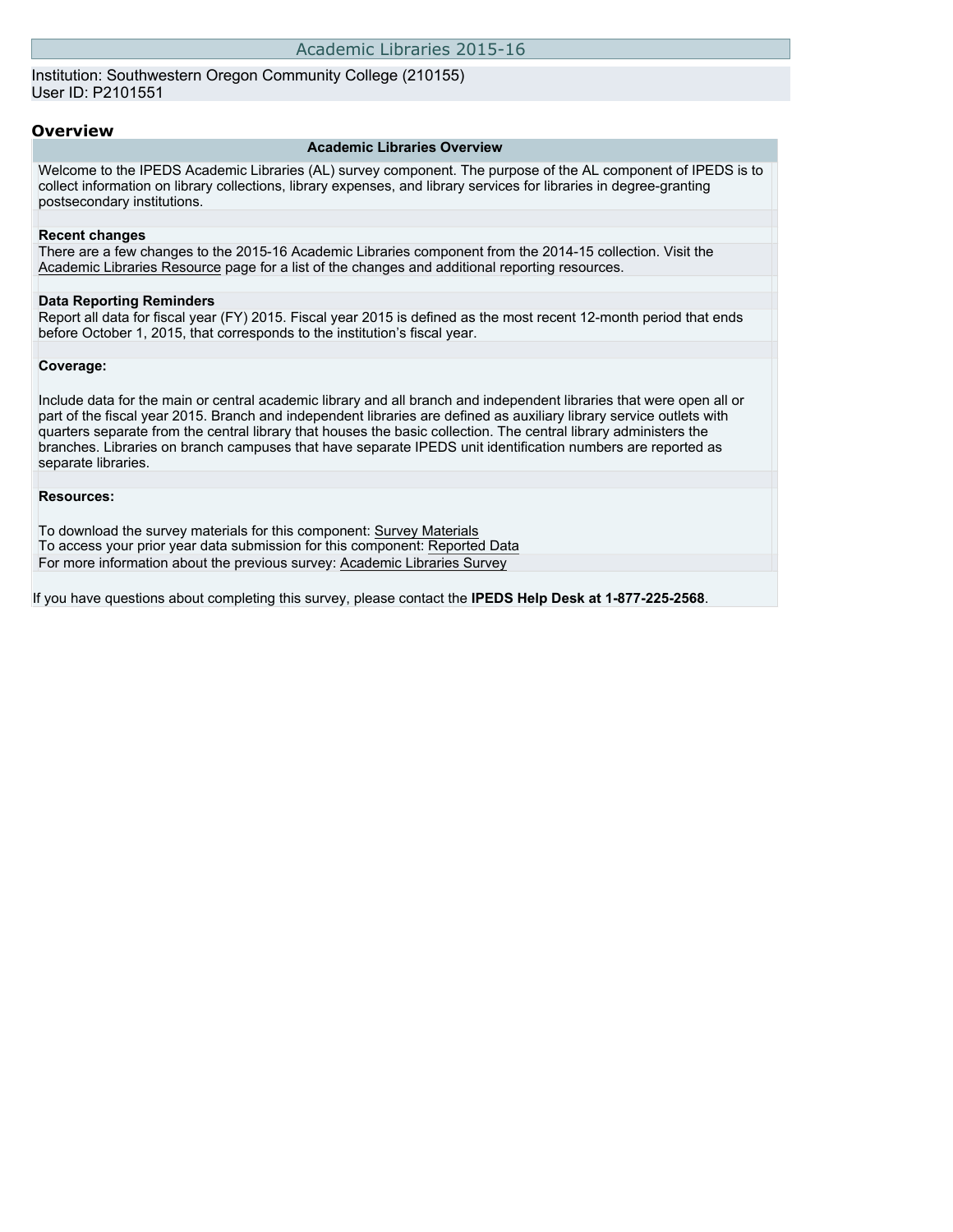| <b>Screening Questions</b><br>Were your annual total library expenses for Fiscal Year 2015: |                                    |  |  |  |
|---------------------------------------------------------------------------------------------|------------------------------------|--|--|--|
| Less than \$100,000                                                                         | Greater than or equal to \$100,000 |  |  |  |
| Is the library collection entirely electronic?                                              |                                    |  |  |  |
| $\odot$ No                                                                                  | Yes                                |  |  |  |
|                                                                                             |                                    |  |  |  |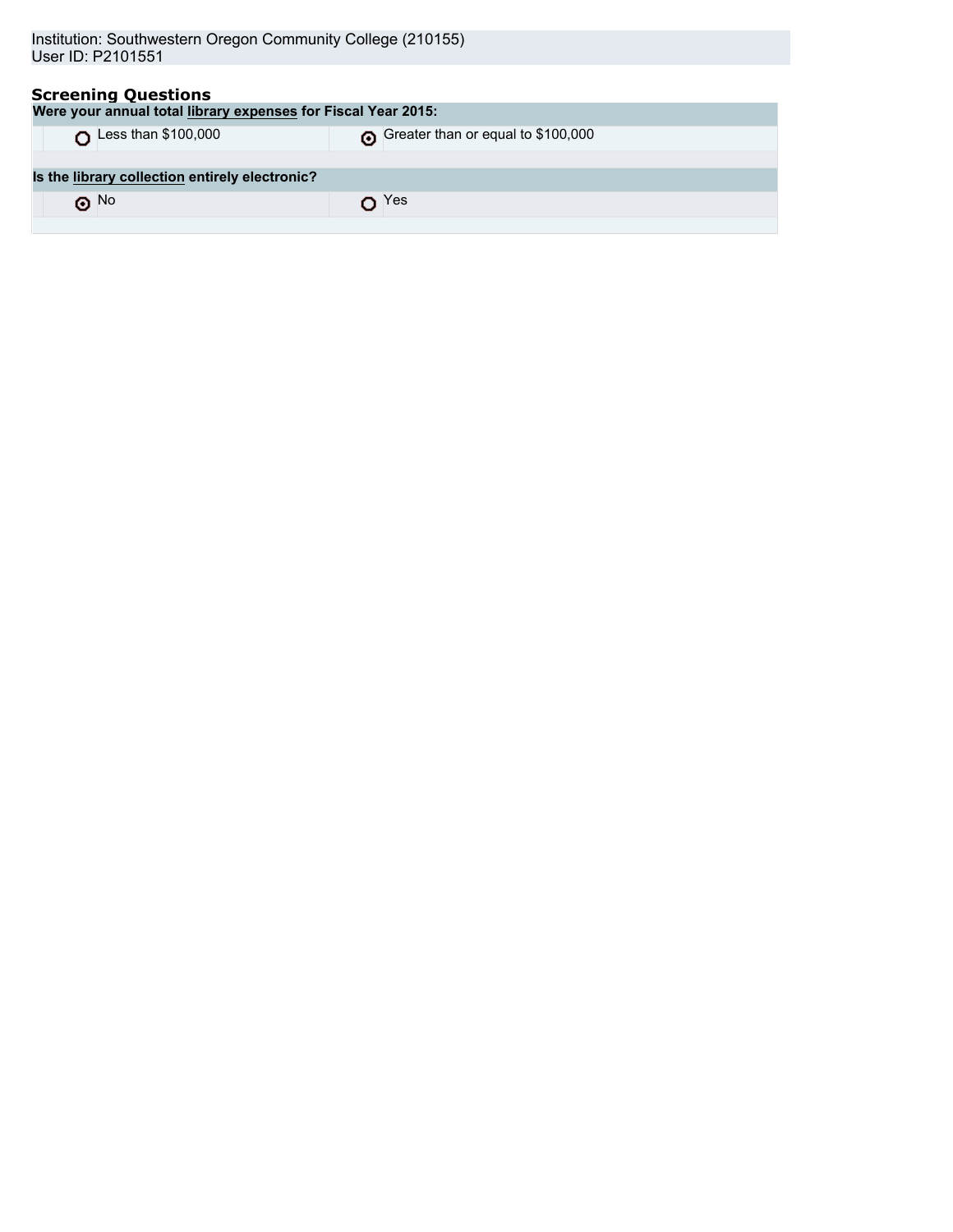# **Library Collections/Circulation**

| ----------<br>Section I:<br>For all degree-granting institutions with<br>library expenses >0                                                                                                     |        |                             |                                            |                             |              |
|--------------------------------------------------------------------------------------------------------------------------------------------------------------------------------------------------|--------|-----------------------------|--------------------------------------------|-----------------------------|--------------|
| NOTE - This section of the survey collects data on selected types of material. It does not cover all materials.<br>Report the total number of each category held at the END of Fiscal Year 2015. |        |                             |                                            |                             |              |
| <b>Library Collections</b>                                                                                                                                                                       |        | <b>Physical</b>             |                                            | <b>Digital/Electronic</b>   | <b>Total</b> |
|                                                                                                                                                                                                  |        | <b>Prior Year</b><br>Amount |                                            | <b>Prior Year</b><br>Amount |              |
| <b>Books</b>                                                                                                                                                                                     | 28.092 | 39,569                      | $\textcolor{blue}{\blacktriangledown}$ 857 | 1,647                       |              |
| Databases                                                                                                                                                                                        |        |                             | 58                                         | 68                          |              |
| Media                                                                                                                                                                                            | 1.869  | 1,488                       | 0                                          |                             |              |
| <b>Total</b>                                                                                                                                                                                     | 29.961 | 41,057                      | $\bigcirc$ 915                             | 1.715                       | 30.876       |
|                                                                                                                                                                                                  |        |                             |                                            |                             |              |
| <b>Library Circulation</b>                                                                                                                                                                       | 8,960  | 9,278                       | 11,428                                     | 11,253                      | 20,388       |

**You may use the space below to provide context for the data you've reported above.**

FY 15 saw the majority of the reference section removed from the library, as well as standard weeding. The data entered for digital e-books in the prior year was reported based on the best information available by prior employees. Data now reported is accurate based on current records. We had no loss of e-books.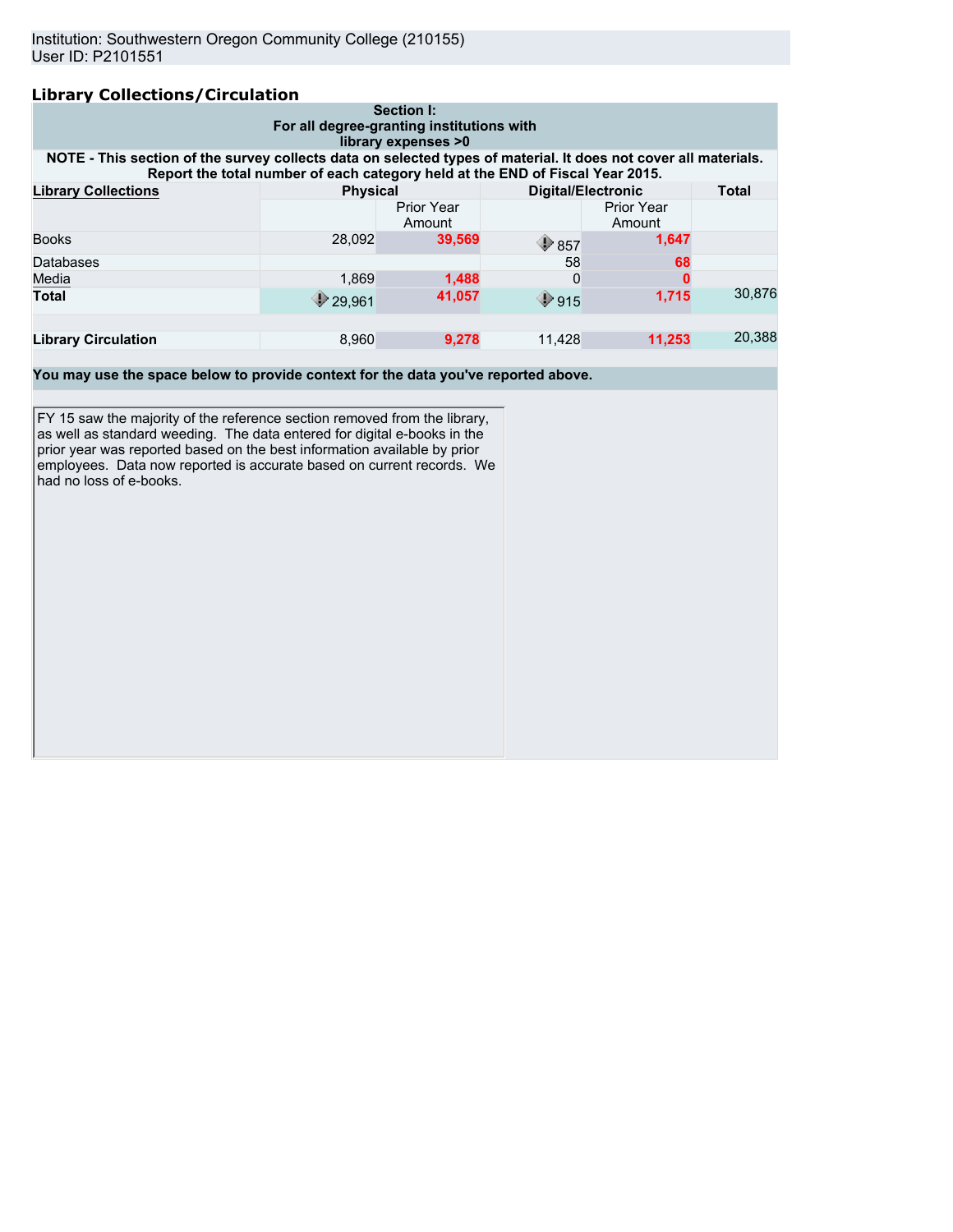|                                               | <b>Expenses and Interlibrary Services</b>                                                                                                                       |                  |                          |
|-----------------------------------------------|-----------------------------------------------------------------------------------------------------------------------------------------------------------------|------------------|--------------------------|
|                                               | <b>Section II:</b>                                                                                                                                              |                  |                          |
|                                               | For degree-granting institutions with<br>library expenses >= \$100,000                                                                                          |                  |                          |
|                                               | Library expenses should be reported for the most recent 12-month period that corresponds to your institution's<br>fiscal year that ends before October 1, 2015. |                  |                          |
|                                               |                                                                                                                                                                 |                  | <b>Prior Year Amount</b> |
|                                               | Cindicate the number of branch and independent libraries                                                                                                        | $\Omega$         | $\bf{0}$                 |
| (exclude the main or central library).        |                                                                                                                                                                 |                  |                          |
|                                               |                                                                                                                                                                 |                  |                          |
| <b>DExpenses</b>                              |                                                                                                                                                                 | <b>Amount</b>    |                          |
|                                               | Total salaries and wages for the library staff                                                                                                                  | 129,680          | 125,348                  |
|                                               | Are staff fringe benefits paid out of the library budget?                                                                                                       |                  |                          |
| $O$ No                                        |                                                                                                                                                                 |                  |                          |
| ெ $Y$ es                                      | <b>Total Fringe benefits</b>                                                                                                                                    | 60,346           | 66,564                   |
|                                               |                                                                                                                                                                 |                  |                          |
|                                               |                                                                                                                                                                 |                  |                          |
| <b>Materials/services expenses</b>            | One-time purchases of books, serial backfiles, and other                                                                                                        | 22,257           |                          |
| materials                                     |                                                                                                                                                                 |                  |                          |
| Ongoing commitments to subscriptions          |                                                                                                                                                                 | 14,475           |                          |
| All other materials/service cost              |                                                                                                                                                                 | 31.708           |                          |
| <b>Total materials/services expenses</b>      |                                                                                                                                                                 | 68,440           | 74,500                   |
| <b>Operations and maintenance expenses</b>    |                                                                                                                                                                 |                  |                          |
| <b>Preservation services</b>                  |                                                                                                                                                                 | 800              |                          |
|                                               | All other operations and maintenance expenses                                                                                                                   | 7,445            |                          |
|                                               | Total operations and maintenance expenses                                                                                                                       |                  | 18,350                   |
|                                               |                                                                                                                                                                 | $\bigcirc$ 8,245 |                          |
| <b>Total Expenses</b>                         |                                                                                                                                                                 | 266,711          | 284,762                  |
| <b>Total Expenses (minus Fringe Benefits)</b> |                                                                                                                                                                 | 206,365          | 218,198                  |
|                                               |                                                                                                                                                                 |                  |                          |
| <b>Interlibrary Services</b>                  |                                                                                                                                                                 | <b>Number</b>    |                          |
|                                               | Total interlibrary loans and documents provided to other                                                                                                        | 273              | 317                      |
| libraries                                     |                                                                                                                                                                 |                  |                          |
|                                               | Total interlibrary loans and documents received                                                                                                                 | 69               | 76                       |
|                                               | Does your library support virtual reference services?                                                                                                           |                  |                          |
| $\odot$ No                                    | $O$ Yes                                                                                                                                                         |                  |                          |
|                                               |                                                                                                                                                                 |                  |                          |
|                                               | You may use the space below to provide context for the data you've reported above.                                                                              |                  |                          |
|                                               |                                                                                                                                                                 |                  |                          |
|                                               |                                                                                                                                                                 |                  |                          |
|                                               |                                                                                                                                                                 |                  |                          |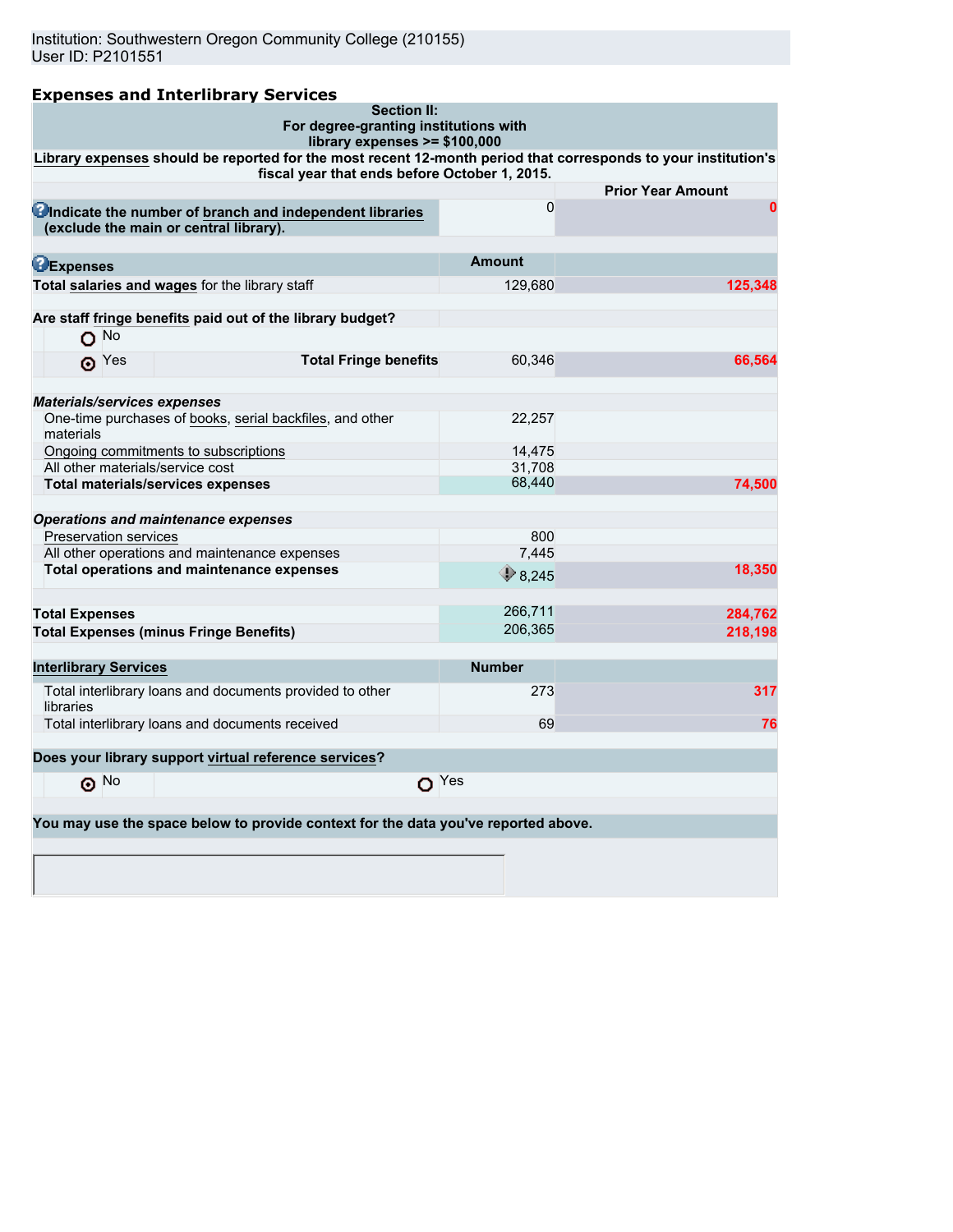### **Summary**

### **Academic Libraries Component Summary**

IPEDS collects important information regarding your institution. All data reported in IPEDS survey components become available in the IPEDS Data Center and appear as aggregated data in various Department of Education reports. Additionally, some of the reported data appears in your institution's Data Feedback Report (DFR). The purpose of this summary is to provide you an opportunity to view some of the data that, when accepted through the IPEDS quality control process, will appear on your DFR. Data Feedback Reports will be available through the [Data](http://nces.ed.gov/ipeds/datacenter/) [Center](http://nces.ed.gov/ipeds/datacenter/) and sent to your institution's CEO in November 2016.

Please review your data for accuracy. If you have questions about the data displayed below after reviewing the data reported on the survey screens, please contact the IPEDS Help Desk at: 1-877-225-2568 or ipedshelp@rti.org.

| Library<br><b>Collections/Circulation</b> | <b>Physical Collection</b> | Digital/Electronic<br><b>Collection</b> |
|-------------------------------------------|----------------------------|-----------------------------------------|
| <b>Books</b>                              | 28,092                     | 857                                     |
| Databases                                 |                            | 58                                      |
| Media                                     | 1,869                      | 0                                       |
| <b>Total Collection</b>                   | 29,961                     | 915                                     |
|                                           |                            |                                         |
| <b>Total Circulation</b>                  | 8,960                      | 11,428                                  |

| <b>Expenses</b>                        | <b>Amount</b> |
|----------------------------------------|---------------|
| Salaries and wages                     | \$129,680     |
| Fringe benefits                        | \$60,346      |
| Materials/services expenses            | \$68,440      |
| Operations and maintenance<br>expenses | \$8,245       |
| Total expenses                         | \$266,711     |